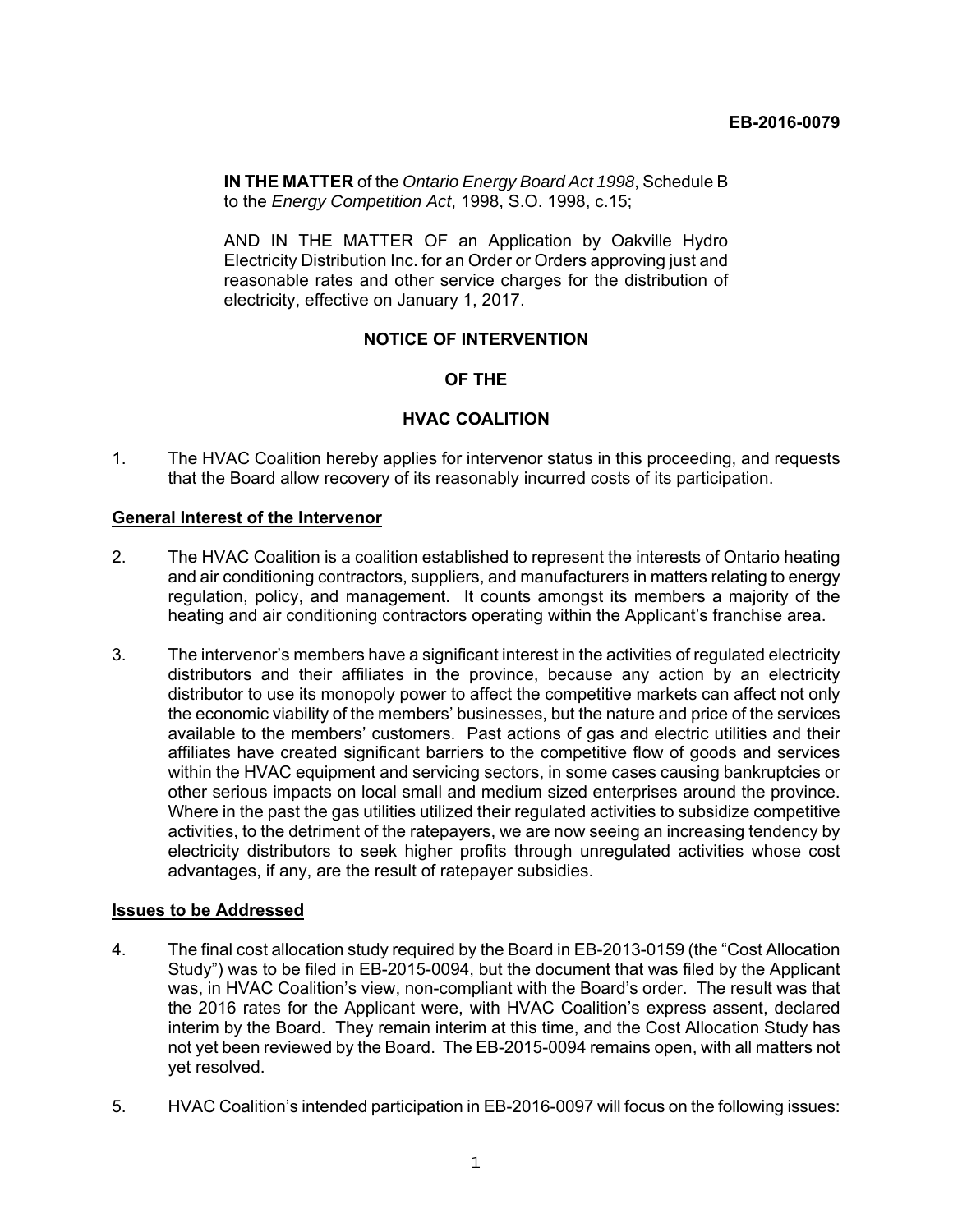- (a) The Cost Allocation Study, and the impacts, if any, of the information and results contained in that study on the costs properly allocated to ratepayers and the distribution rates proposed in the Application; and
- (b) Generally to represent the interests of local heating and air conditioning contractors in this process.

# **The Intervenor's Intended Participation**

- 6. The HVAC Coalition intends to participate in any pre-hearing procedures, including interrogatories or technical conferences, and settlement conferences. HVAC Coalition also intends to participate in any oral hearing of this matter, and in written or oral submissions, as well as any other parts of the process that the Board should order.
- 7. Depending on the final version of the Cost Allocation Study, the HVAC Coalition may seek to file evidence relating to:
	- (a) The possibility that the actions of the Applicant and its affiliates in the franchise area include a ratepayer subsidy or are otherwise anti-competitive; and/or
	- (b) The appropriate level of costs of the regulated utility that should be borne by the unregulated affiliates, and not through regulated rates, which evidence may include a review of the Cost Allocation Study.

### **Nature of Hearing Requested**

8. Until the Cost Allocation Study has been reviewed by the Board, and interrogatories have been answered in relation to that study, we believe it is premature to assess whether a written or an oral hearing is more appropriate in this proceeding.

## **Counsel/Representative**

- 9. The HVAC Coalition requests that a copy of all documents filed with the Board by each party to this proceeding be served on the Applicant, and on the Applicant's counsel, as follows:
	- (a) HVAC Coalition:

HVAC COALITION 2350 Matheson Blvd. East, Suite 101 Mississauga, Ontario L4W 5G9

Attn: Martin Luymes, Co-ordinator Phone: 905 602-4700 Ext. 235 Fax: 905 602-1197 Email: mluymes@hrai.ca